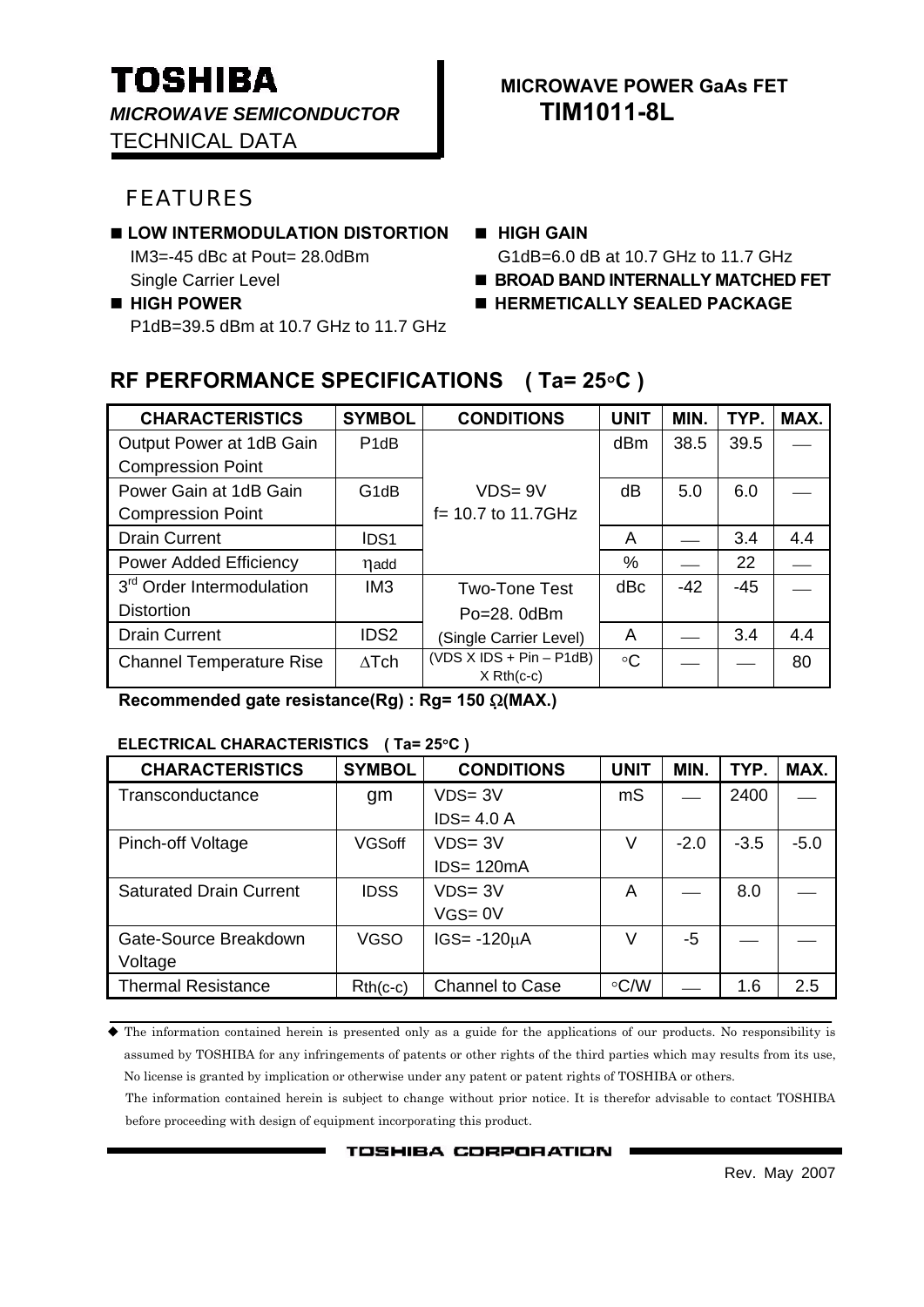# **ABSOLUTE MAXIMUM RATINGS ( Ta= 25**°**C )**

| <b>CHARACTERISTICS</b>                     | <b>SYMBOL</b> | UNIT | <b>RATING</b>   |
|--------------------------------------------|---------------|------|-----------------|
| Drain-Source Voltage                       | <b>VDS</b>    | V    | 15              |
| Gate-Source Voltage                        | <b>VGS</b>    |      | -5              |
| <b>Drain Current</b>                       | <b>IDS</b>    | А    | 10.4            |
| Total Power Dissipation (Tc= 25 $\circ$ C) | Pт            | W    | 60              |
| <b>Channel Temperature</b>                 | Tch           | ∘C   | 175             |
| <b>Storage Temperature</b>                 | Tstg          | ∘C   | $-65$ to $+175$ |
|                                            |               |      |                 |

# **PACKAGE OUTLINE (2-11C1B)**



#### **HANDLING PRECAUTIONS FOR PACKAGE MODEL**

 **Soldering iron should be grounded and the operating time should not exceed 10 seconds at 260**°**C.**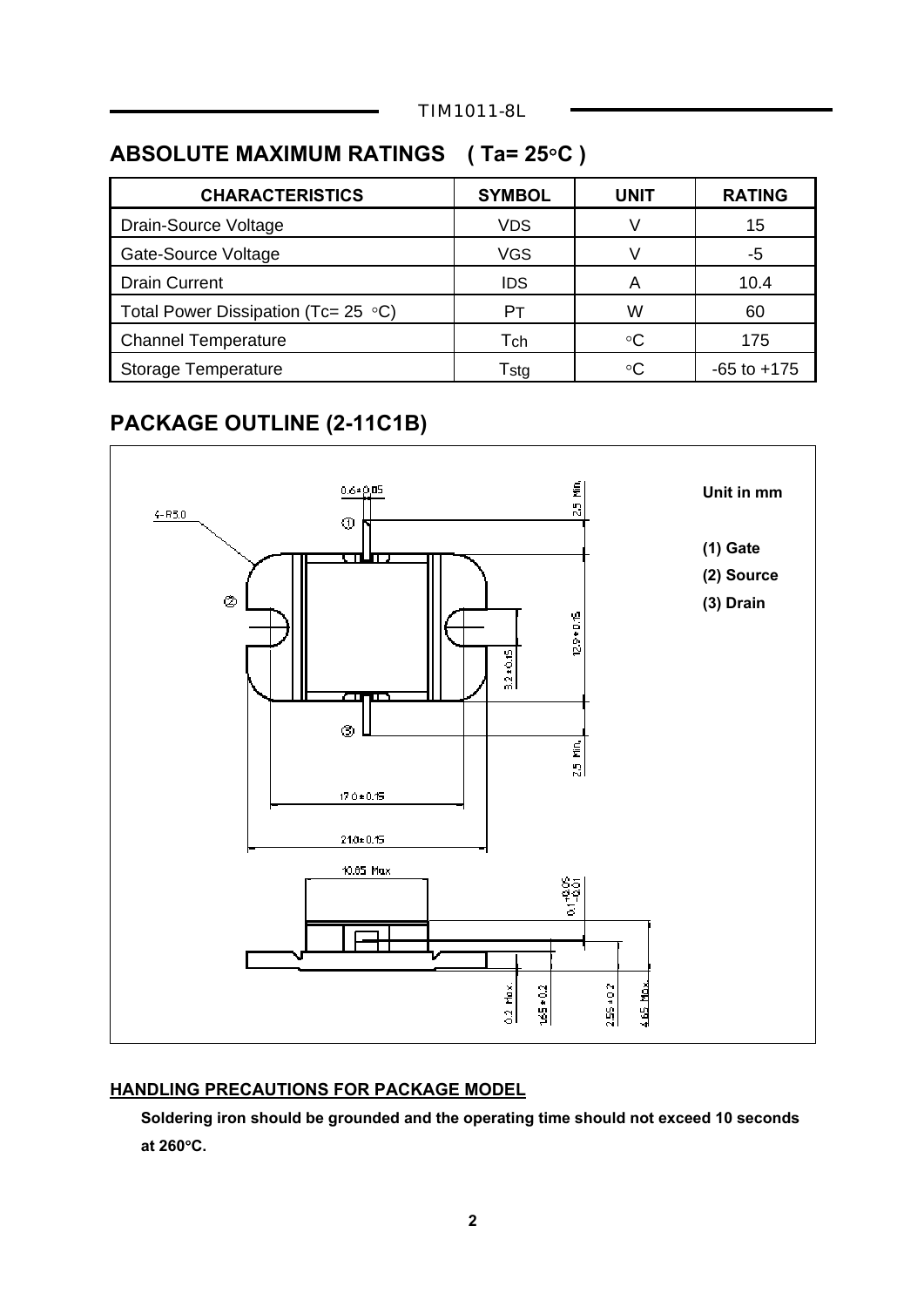TIM1011-8L

## **RF PERFORMANCE**